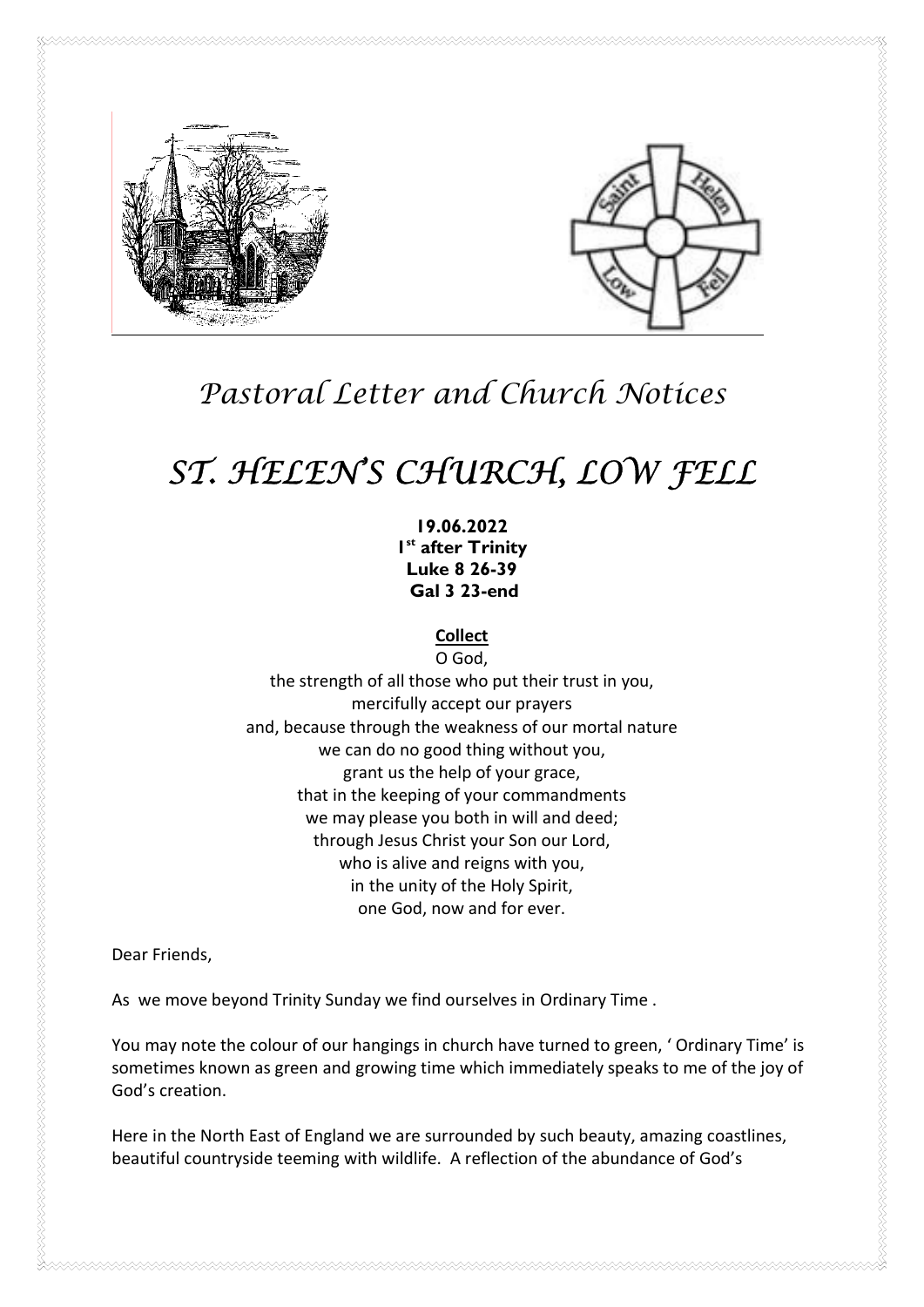generous love for us writ large in Creation. We are privileged to live in freedom and peace, this is not the case for so many of our brothers and sister throughout the world.

This week is Refugee Week and we continue to pray and seek the wellbeing of the many people displaced from their homelands seeking sanctuary and the opportunity to build a new life in safety and peace.

This week our Archbishops and Bishops have spoken out about the deportation of people to Rwanda (please see their letter attached). The newspapers tell us the sea level rise will put 200,000 homes at risk by 2050. These are anything but Ordinary events.

Ordinary time highlights the opportunity for growth, our recent PMC conversations focussed on relationships, in Deanery Synod our speaker reminded us of our responsibility to care for God's creation in all its forms. Our reading from Galatians reminds us we are all one in Christ Jesus reminding us of the deep generosity and equality to be found in God.

Every life is precious to God, as we continue on our journey of faith and are nurtured with God's love may we aspire to express that love through our daily lives in our realtionships with one another, both friend and stranger and all God's creation.

With every blessing Yvonne

#### Post Communion Collect

Eternal Father, we thank you for nourishing us with these heavenly gifts: may our communion strengthen us in faith, build us up in hope, and make us grow in love; for the sake of Jesus Christ our Lord.

#### Safeguarding Statement

The Parochial Church Council is committed to creating and maintaining a safe and nurturing environment for everyone, especially for children, young people and vulnerable adults. It has adopted and approved the Church of England policy for promoting a safer church. This policy deals with all aspects of safeguarding children and vulnerable adults.

\*\*\*\*\*\*\*\*\*\*\*\*\*\*\*\*\*\*\*\*\*\*\*\*\*\*\*\*\*\*\*\*\*\*\*\*\*\*\*\*\*\*\*\*\*\*\*\*\*\*\*\*\*\*\*\*\*\*\*\*\*\*\*\*\*\*\*\*\*\*\*\*\*\*

To discuss any safeguarding concerns relating to St Helens please contact either

the Parish Safeguarding Churchwarden 07505105184

the Parish Priest, Rev Yvonne Greener on 0191 4911317greener.yvonne@gmail.com Concerns can also be raised with the Diocesan Safeguarding Advisor, Mrs Beth Miller - she can be contacted as follows: Address: Cuthbert House, Stonebridge, Durham DH1 3RY Email: beth@bethmillerisw.co.uk or beth.miller@durham.anglican.org Mobile: 07968 034075

For further information please also see the Diocese of Durham safeguarding pages: https://durhamdiocese.org/category/safeguarding/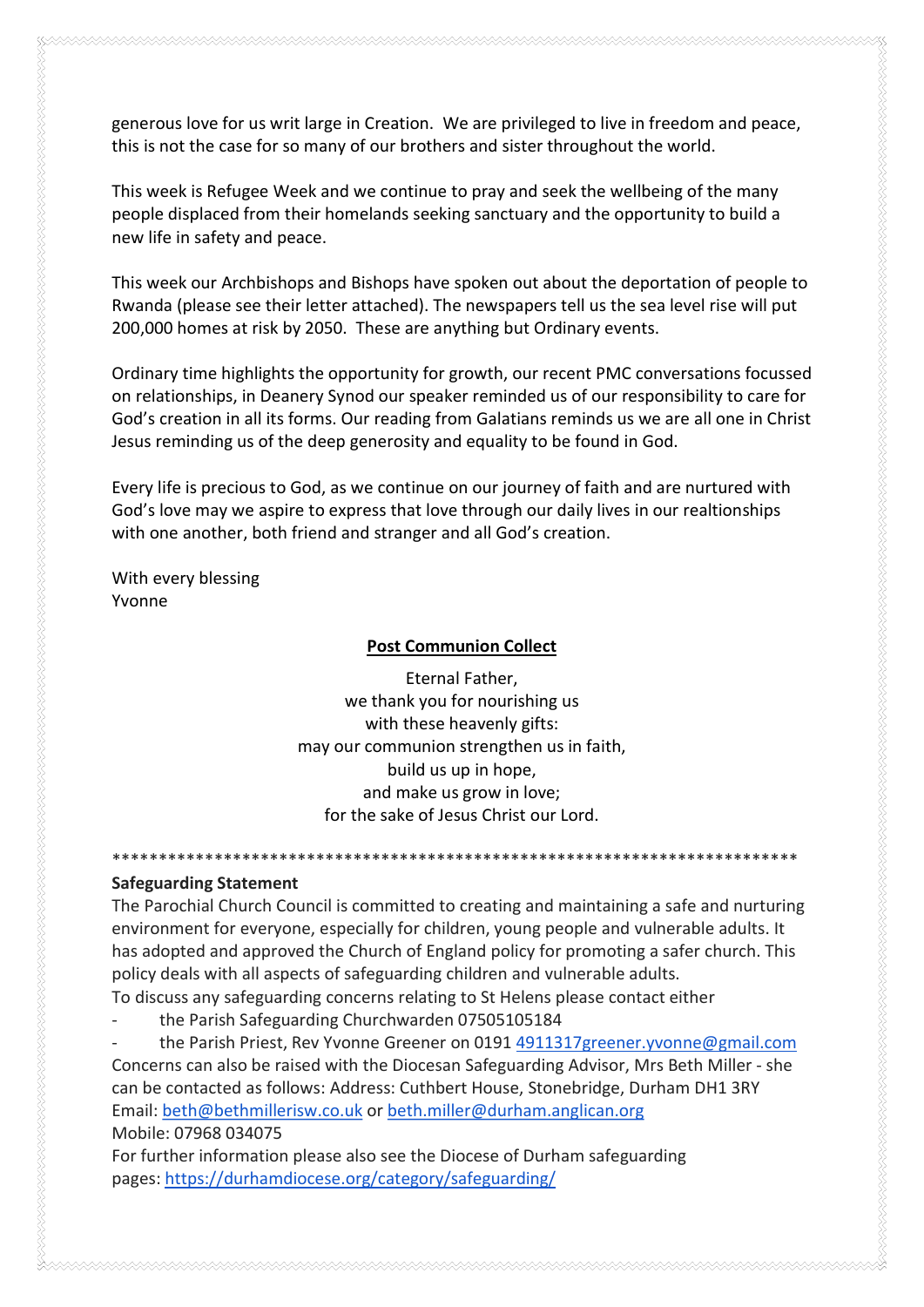## Worship and notices week beginning Sunday 19 June

# Services and Prayer Eucharist each Sunday 9.30am St. Helen's Low Fell 10.30am Bensham and Teams St. Chad

#### Confirmation

# If anyone is considering Confirmation or would like to explore the Christian Faith do speak with myself or Lloyd. We are hoping to begin a group in the beginning of June to meet at St. Chad's each week. The Confirmation will be on Thursday the 14<sup>th</sup> of July.

### Evening Prayer

We are meeting each Sunday, Wednesday and Friday at 5.15pm using the Daily Prayer App on Zoom, join us by clicking below from 5pm.

#### Join Zoom Meeting

https://us02web.zoom.us/j/81606935137?pwd=bXFVTHNlMTVuWEl2eE5UTFFRMGJlZz09

Meeting ID: 816 0693 5137 Passcode: 852693

### Please note - There is no longer a requirement to book a space at St. Helen's (or St Chad's) for Sunday worship

We are mindful that risks around Covid continue, and different people will make different decisions with regard to their personal circumstances.

Whilst the government and Church of England guidance is that gathering for worship is safe, if you visit us in the building, we ask that you take into consideration our PCC guidelines.

# PLEASE BE AWARE IT IS NO LONGER LAW BUT HIGHLY RECOMMENDED TO WEAR A FACE COVERING IN CHURCH, UNLESS YOU ARE EXEMPT. Thank you.

We will continue to encourage people to be mindful of social distancing and to use the oneway system in church

We will continue to provide hand sanitiser for all to use on entry and exit

We will continue to offer wafers only but not wine during the Eucharist

We will continue to stay in our places and share the Peace in non- physical ways

In line with Church of England guidance we encourage people to use the track and trace system. (It is no longer a requirement to book in advance)

In order to care for each other. we encourage those joining us in the building to do a lateral flow test before coming to services. These are available free from local chemists including Sainsbury's.

All are welcome to join in worshipping at St. Helen's .Thank you, we hope to see you soon.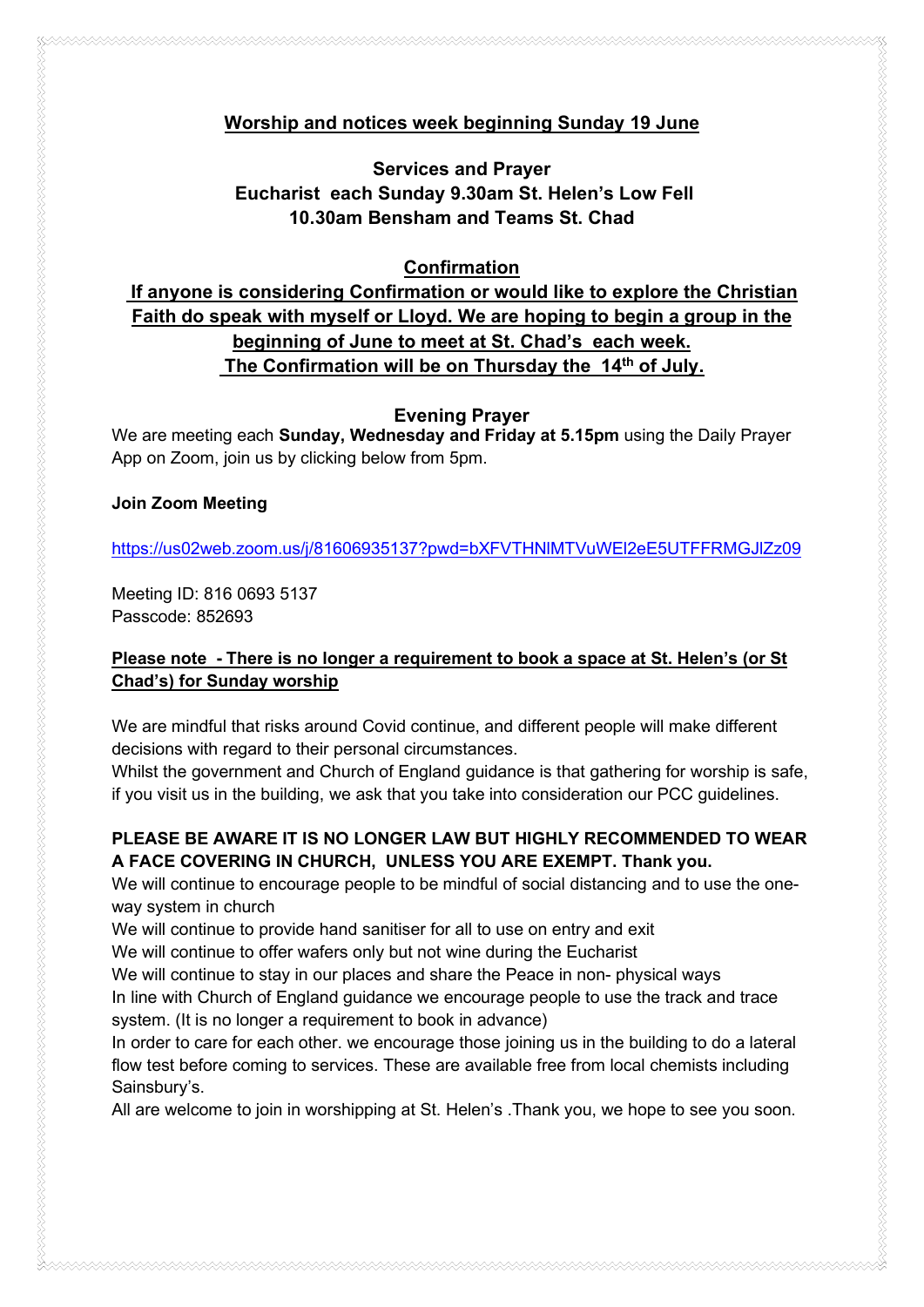You can participate in worship with Songs of Praise BBC1 at 1.15pm or Morning Service with BBC Radio 4 at 8.10 am or through using our morning and night prayer services available on the website with the attached readings and prayers.

### Confirmation and Exploring the Christian Faith

If anyone is considering Confirmation or would like to explore the Christian Faith do speak with myself or Lloyd. We will meet at St. Chad's Rawling Road Bensham at 4.45pm each Wednesday until the  $13<sup>th</sup>$  of July

The Confirmation will be on Thursday the 14<sup>th</sup> of July.

There will be a final session the  $27<sup>th</sup>$  of July

### Church Open on Fridays

The church is open each Friday 12noon until 3.45pm for personal quiet reflection and prayer. For Ukraine and other circumstances and situations.

# Durham Cathedral Ordinations 2.7.22 at 5pm

Revd Fr Lloyd Brown, our curate, will be Ordained Priest this Petertide in Durham Cathedral on Saturday July 2 nd at 5pm. All are invited to the service in the Cathedral in support of Lloyd and to share in the joy as he take his vows as a Priest in God's church.

If you would like to come please sign the list at the back of church indicating if you need transport (if enough need we will organise a coach to Durham).

Lloyd will celebrate his first Eucharist at St. Helen's at 4pm on the feast of St. Thomas, 3<sup>rd</sup> July, after which there will be a shared tea in the church hall. (Please note there will be a service of the word instead of a Eucharist on the morning of  $3<sup>rd</sup>$  July at the usual service time of 9.30). All are welcome

#### Support for Ukrainian Refugees.

After all the confusion and chaos refugees are beginning to arrive in the area. If you would like to support this work please could you fill in this form which includes actions such providing meals, offering support with language. We have also produced useful guides and we will update these as the situation change Preparing your church to support Ukrainian Refugees - Diocese of Durham (durhamdiocese.org).

#### Garden Project.

Garden project will be on the following dates between 12 noon and 2pm:

Sunday 26<sup>th</sup> June: Completing the tidying of dead plants and clearing more borders and also re-panting herbs from the raised beds to near the gate.

July dates to follow, and we will be asking if anyone would be interested in having a plant/seed swap at these sessions.

Any queries or suggestions please contact Lynn Oliver on 07902648959.

.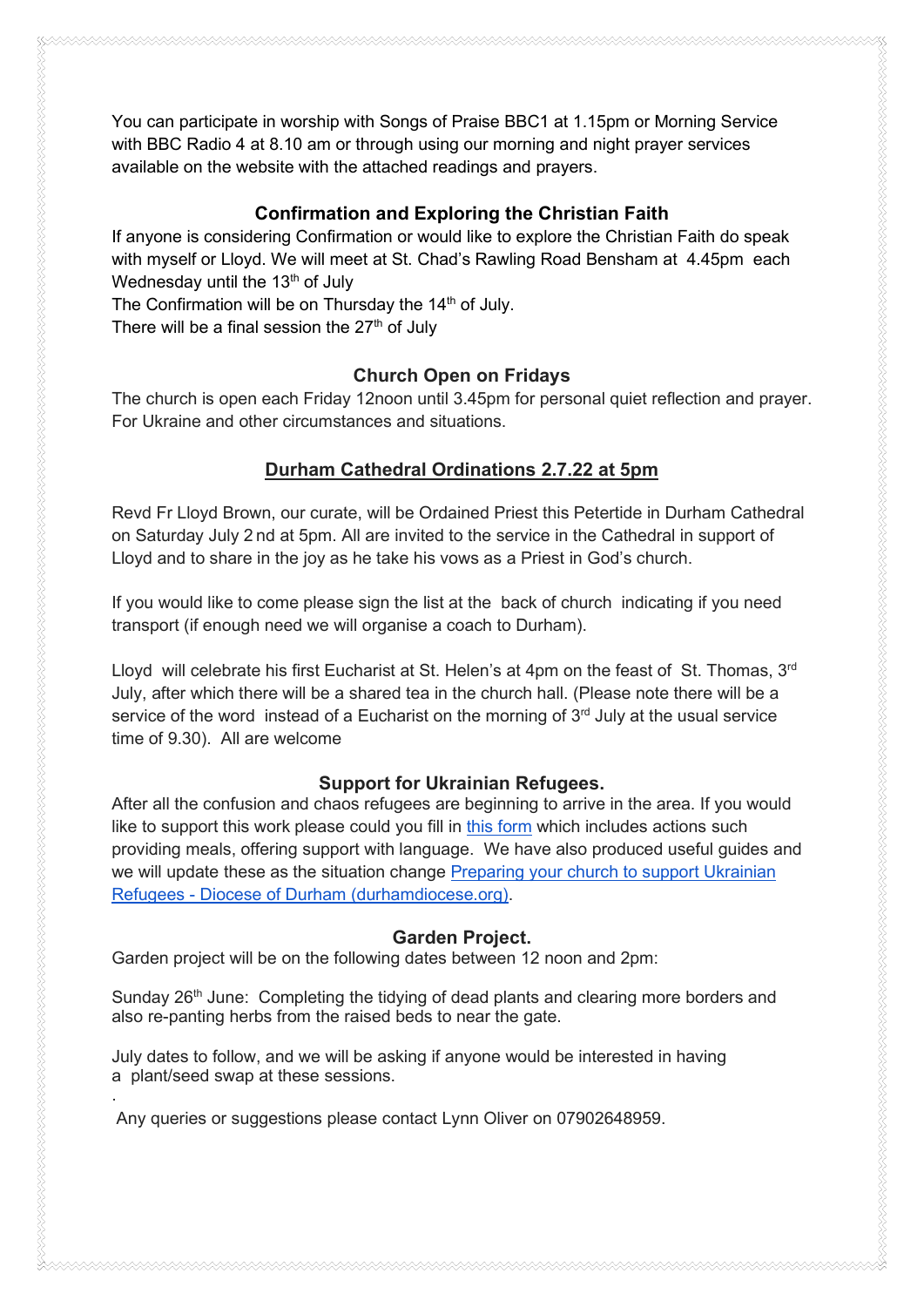# Craft and Chat Group

Our craft classes for the remainder of this month are as follows and will be 10am till 12 noon:

Wednesday  $22<sup>nd</sup>$  June  $-$  Making peg bags and wash bags for sale at our Summer/Autumn Fair Wednesday 29<sup>th</sup> June - Project TBC

Please feel free to bring your own craft along too.

We have been knitting and crocheting Hearts for Pride weekend and have completed 300 which are ready to be sent to St Chads.

#### Bensham Community Food Co-op

The Food Coop is open every Tuesday. Food donations can be brought to church on Sunday mornings or on Friday afternoons . All donations are gratefully received in these deeply challenging times.

With thanks. Revd Yvonne

#### Bensham Food Co-op News

We had a busy session again at the Food Coop on Tuesday with 47 families and 33 single people collecting food parcels. Twenty people were from the local community with 60 people coming from the refugee community.

Donations were received from several local churches, a local primary school and individual supporters. In addition to the generous food donations, we were also given small toys, books and childrens clothes. These were very well received, especially as we currently have several new families joining our membership. With the tea and coffee area continuing to be popular and the fruit and vegetable tables requiring a degree of supervision to ensure all goods are distributed fairly, the volunteers all had quite an energetic couple of hours. With Fareshare arriving just after we were due to open, we had a hectic start but with everyone working together we were only a few minutes late in opening. The Fareshare allocation this week was mainly fresh fruit and vegetables, so there was a wonderful choice for everyone.

Several people called in this week who we had not seen for a while. A young mum came with her new baby who was well admired and a young man came who we had not seen since before lockdown. He has now got Leave to Remain and he is working, riding a motorbike and continuing with his English classes. He brought with him several pairs of trainers for us to pass on as he knows how these are in demand. As a young man seeking asylum, he waited quite a while for a pair of trainers to be donated in his size.

With so much bleak news with regards to refugees, it is refreshing to hear of how a young single man who came across the channel has made a successful life for himself and contributes to the community. His story can be replicated dozens of times with the people just coming through the Food Coop. Once again grateful thanks for all your kind and generous donations. They are very much appreciated Kath